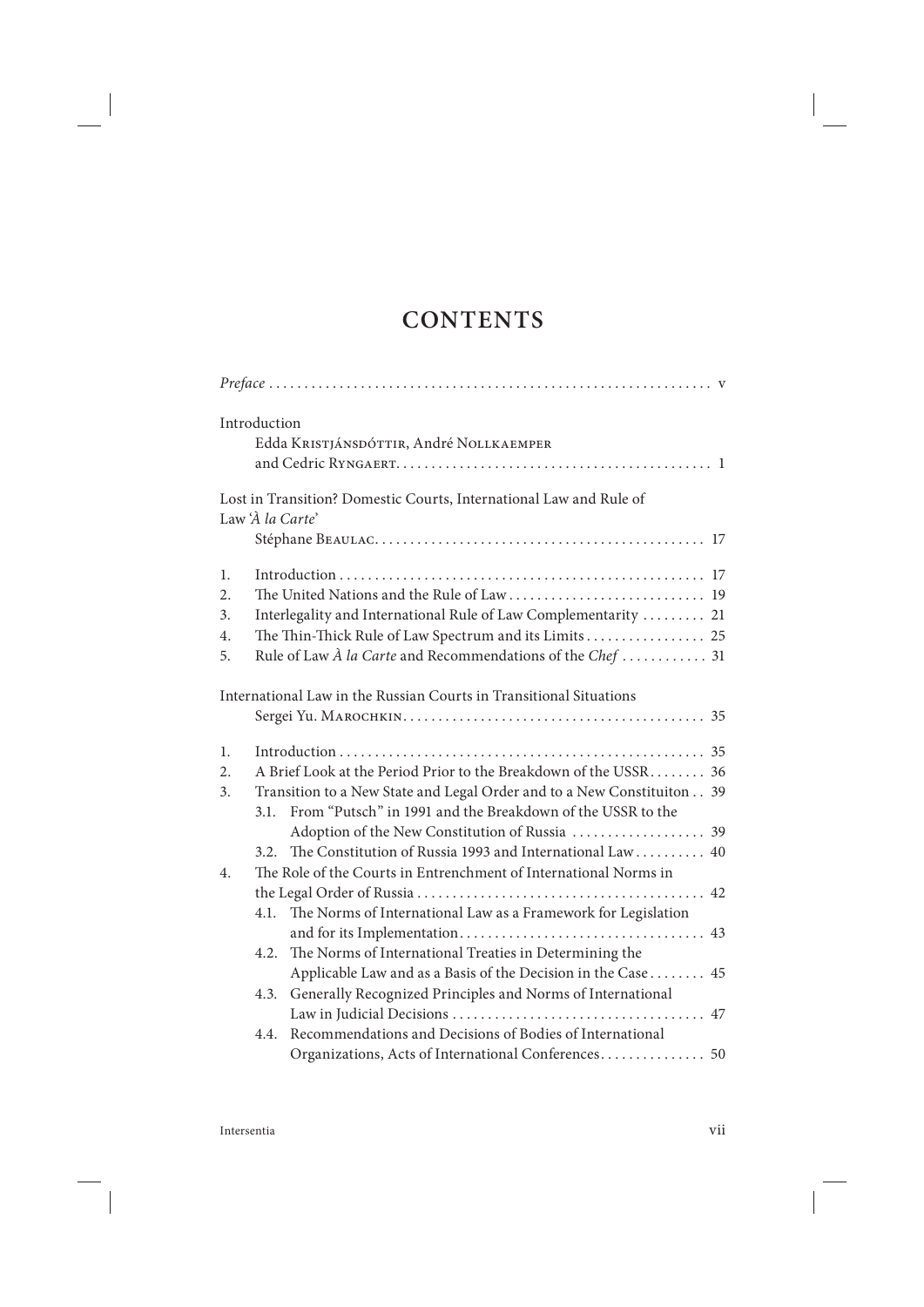T

|          | 4.5.<br>4.6. | Rulings of the European Court of Human Rights (ECtHR) 52                                                                                                               |    |
|----------|--------------|------------------------------------------------------------------------------------------------------------------------------------------------------------------------|----|
| 5.       |              |                                                                                                                                                                        |    |
|          |              | Thickening the Rule of Law in Transition: The Constitutional Entrenchment<br>of Economic and Social Rights in South Africa                                             |    |
| 1.<br>2. | 2.1.<br>2.2. | South African Constitutional Law During and After Apartheid. 61<br>2.3. The Bill of Rights and Reasons for a 'Thick' Conception of                                     |    |
|          |              |                                                                                                                                                                        |    |
| 3.       |              | Evaluating the Empowerment of Courts to Address ESR 68                                                                                                                 |    |
|          | 3.1.<br>3.2. | If and How International Norms Have Been Used 68<br>Similarities and Differences Between the South African ESR                                                         |    |
|          |              | Jurisprudence and International Normative Developments 70                                                                                                              |    |
|          |              | 3.2.1. Non-Application of Relevant ESR Provisions 70                                                                                                                   |    |
|          |              | 3.2.3. South African Jurisprudence Influences the Optional                                                                                                             |    |
|          | 3.3.         | Whether Entrenching International ESR Norms Has Led to                                                                                                                 |    |
|          |              |                                                                                                                                                                        |    |
| 4.       | 4.1.         |                                                                                                                                                                        |    |
|          | 4.2.         | Legal Tradition and a Shared Belief in the Relevance of Law  77                                                                                                        |    |
| 5.       |              |                                                                                                                                                                        |    |
|          |              | Judicial Activism and the Use of International Law as Gap-Filler in<br>Domestic Law: The Case of Forced Disappearances Committed During<br>the Armed Conflict in Nepal |    |
|          |              |                                                                                                                                                                        |    |
| 1.       |              |                                                                                                                                                                        | 83 |
| 2.       |              | Place of International Law in the Nepalese Legal System                                                                                                                | 86 |
|          | 2.1.<br>2.2. | Difficulty in Recognizing a Treaty as a Part of the Domestic Law. . 87<br>Influence of International Human Rights Law in the Nepalese                                  |    |
|          |              |                                                                                                                                                                        | 89 |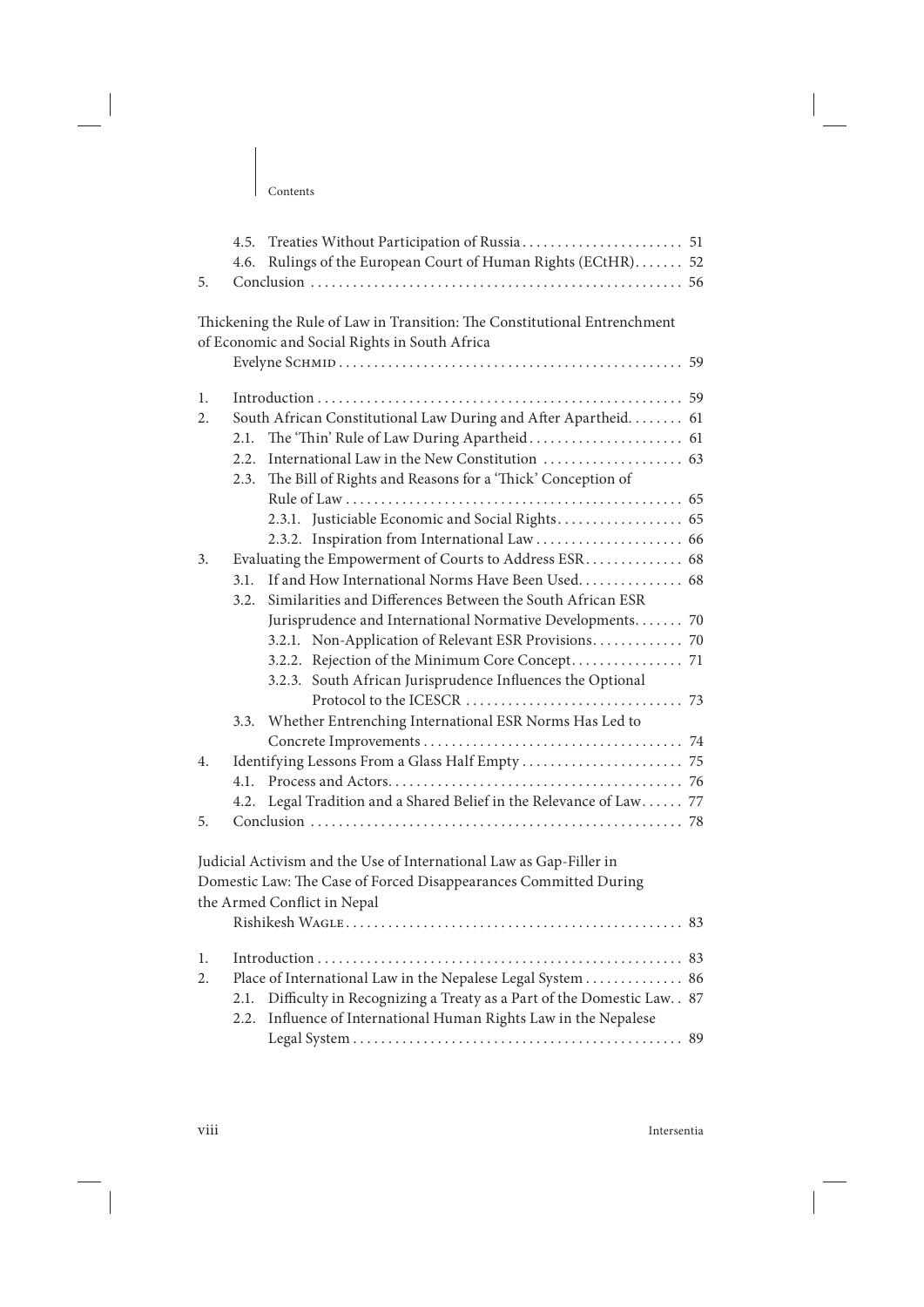| 3. |                                                                  |                                                                    |  |  |  |
|----|------------------------------------------------------------------|--------------------------------------------------------------------|--|--|--|
|    | 3.1.                                                             |                                                                    |  |  |  |
|    | 3.2.                                                             | Judicial Activism to Fulfil the Obligations under International    |  |  |  |
|    |                                                                  |                                                                    |  |  |  |
|    | 3.3.                                                             | Obligation of the State under Domestic and International Law       |  |  |  |
|    |                                                                  | in Post-Conflict Situations and the Role of Courts  94             |  |  |  |
|    |                                                                  | 3.3.1. Recognition of 'Right to Truth' as a Fundamental Right 96   |  |  |  |
|    |                                                                  | 3.3.2. Obligation of the State to Provide Relief to the Victims 97 |  |  |  |
|    |                                                                  | 3.3.3. Obligation to Initiate Legal Proceedings Against            |  |  |  |
|    |                                                                  |                                                                    |  |  |  |
|    | 3.4.                                                             | Order for Introducing Separate Legislation to Deal with            |  |  |  |
|    |                                                                  |                                                                    |  |  |  |
|    | 3.5.                                                             | Application of the Disappearance Convention for Dealing            |  |  |  |
|    |                                                                  |                                                                    |  |  |  |
|    | 3.6.                                                             | Factors that Empowered the Court to Come to the Decision 103       |  |  |  |
| 4. |                                                                  |                                                                    |  |  |  |
|    |                                                                  |                                                                    |  |  |  |
|    |                                                                  | International Law and Iraqi Courts                                 |  |  |  |
|    |                                                                  |                                                                    |  |  |  |
| 1. |                                                                  | Introduction - Promising Conditions and Unfulfilled Promise  107   |  |  |  |
| 2. |                                                                  |                                                                    |  |  |  |
| 3. |                                                                  |                                                                    |  |  |  |
| 4. | The Final Constitution and the Rejection of International Law in |                                                                    |  |  |  |
|    |                                                                  |                                                                    |  |  |  |
| 5. |                                                                  |                                                                    |  |  |  |
|    |                                                                  |                                                                    |  |  |  |
|    |                                                                  | Constitutionalism without Governance: International Standards in   |  |  |  |
|    |                                                                  | the Afghan Legal System                                            |  |  |  |
|    |                                                                  |                                                                    |  |  |  |
|    |                                                                  |                                                                    |  |  |  |
| 1. |                                                                  | Introduction: The Role of Law in Stabilising Conflict 125          |  |  |  |
| 2. |                                                                  |                                                                    |  |  |  |
| 3. |                                                                  |                                                                    |  |  |  |
| 4. | Functional Assumptions and Cultural Norms 136                    |                                                                    |  |  |  |
| 5. |                                                                  |                                                                    |  |  |  |
| 6. |                                                                  | Statehood as a Prerequisite of Constitutionalism 141               |  |  |  |
| 7. | 7.1.                                                             |                                                                    |  |  |  |
|    | 7.2.                                                             |                                                                    |  |  |  |
|    |                                                                  |                                                                    |  |  |  |
| 8. |                                                                  |                                                                    |  |  |  |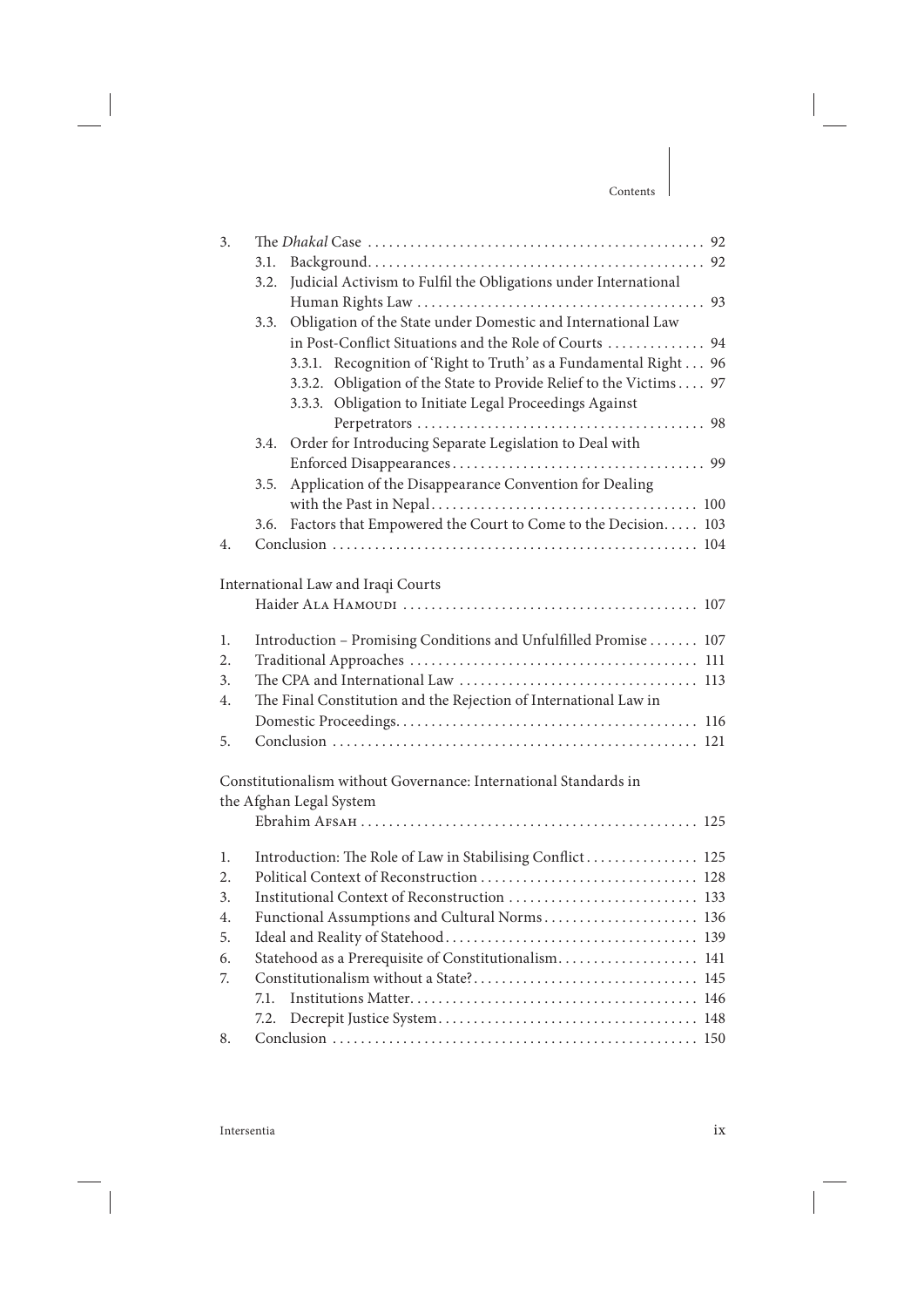T

|    | Understandings of International Law in Rwanda: A Contextual Approach |  |  |  |
|----|----------------------------------------------------------------------|--|--|--|
| 1. |                                                                      |  |  |  |
| 2. | The Role of Law during Transitions: A Contextual Perspective 156     |  |  |  |
| 3. | International Law in Post-Genocide Rwanda 160                        |  |  |  |
|    | 3.1.<br>International Criminal Law and the Security of the Rwandan   |  |  |  |
|    |                                                                      |  |  |  |
|    | International Human Rights Law in Rwanda 164<br>3.2.                 |  |  |  |
|    | Mitigating the Tensions in International Law and Dealing<br>3.3.     |  |  |  |
|    |                                                                      |  |  |  |
| 4. | International Law and the Legal Culture of the National Courts  170  |  |  |  |
| 5. |                                                                      |  |  |  |
|    |                                                                      |  |  |  |
|    | Virtuous Flexibility. The Application of International Human Rights  |  |  |  |
|    | Norms by the Bosnian Human Rights Chamber                            |  |  |  |
|    |                                                                      |  |  |  |
|    |                                                                      |  |  |  |
| 1. |                                                                      |  |  |  |
| 2. |                                                                      |  |  |  |
| 3. | The Scope of Human Rights - Flexibility in Practice  179             |  |  |  |
| 4. |                                                                      |  |  |  |
| 5. |                                                                      |  |  |  |
|    |                                                                      |  |  |  |
|    | War Crimes Chamber of the Court of Bosnia and Herzegovina: Seeding   |  |  |  |
|    | "International Standards of Justice"?                                |  |  |  |
|    |                                                                      |  |  |  |
|    |                                                                      |  |  |  |
| 1. |                                                                      |  |  |  |
| 2. | Rule of Law versus 'Rule of Ethnicity'  197                          |  |  |  |
|    | First Constitutional Moment: Dayton Peace Agreement and<br>2.1.      |  |  |  |
|    |                                                                      |  |  |  |
|    | 2.2. Role of International Law in the New Constitution 199           |  |  |  |
|    | New Constitution found to be in Breach of the European<br>2.3.       |  |  |  |
|    | Convention on Human Rights: How Ethnicity in BiH Still               |  |  |  |
|    |                                                                      |  |  |  |
|    | Effects of the Constitutional Framework on Harmonization of<br>2.4.  |  |  |  |
|    | Criminal Legislation in BiH: Implications for Prosecution of         |  |  |  |
|    |                                                                      |  |  |  |
| 3. | The Establishment of the War Crimes Chamber of the Court of          |  |  |  |
|    | Bosnia and Herzegovina as a Contribution to the Rule of Law          |  |  |  |
|    |                                                                      |  |  |  |
|    |                                                                      |  |  |  |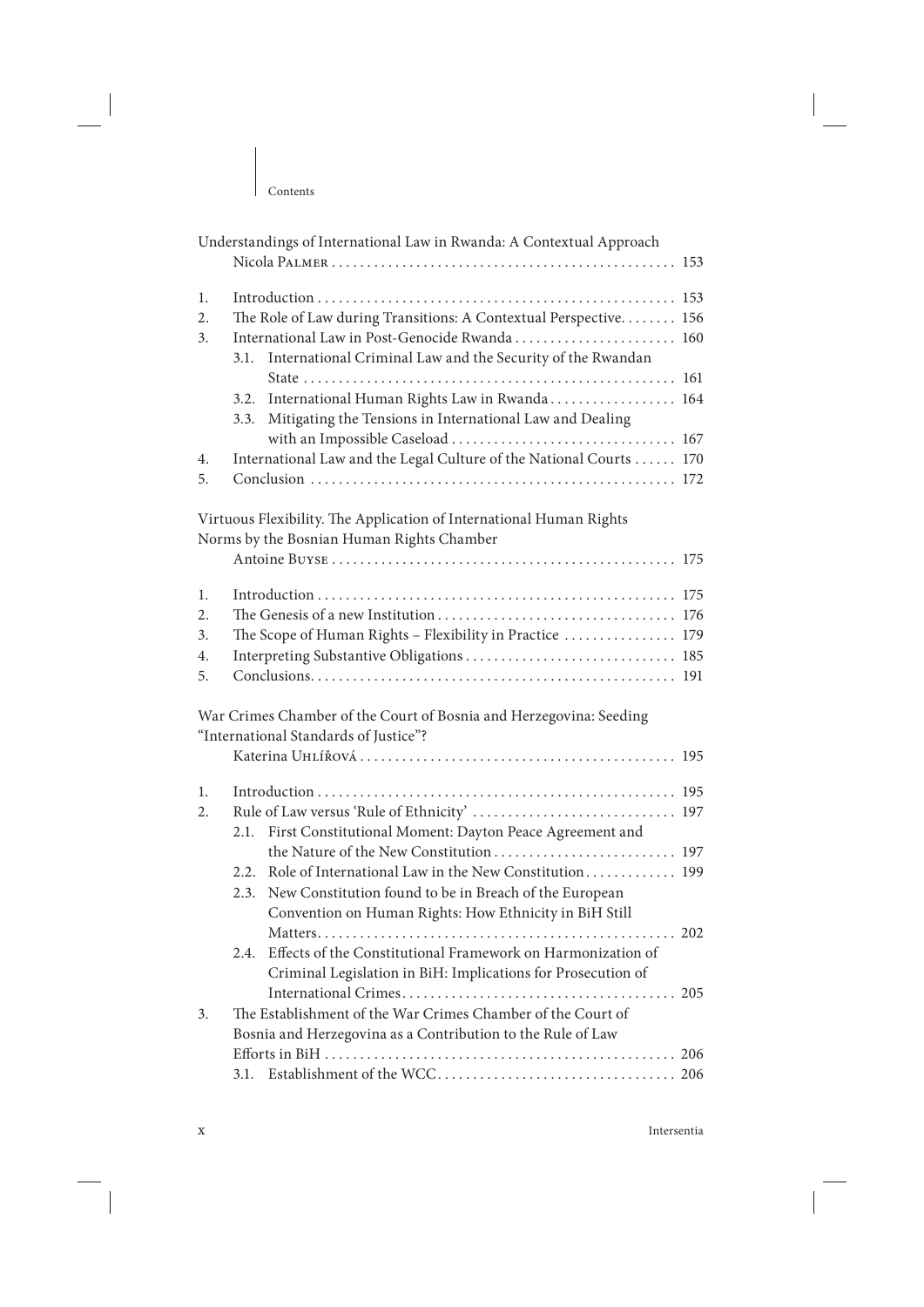|    | 3.2. Contribution of International Personnel at the WCC to         |  |  |
|----|--------------------------------------------------------------------|--|--|
|    |                                                                    |  |  |
|    | Legal Basis of the WCC and the Applicable Law  210<br>3.3.         |  |  |
|    | Application of Joint Criminal Enterprise by International<br>3.4.  |  |  |
|    | (ICTY) and National Court (WCC): Will JCE Survive the              |  |  |
|    | Transplantation into Domestic Law?  213                            |  |  |
|    | 3.4.1. Rasević and Todović Case (JCE Applied) 214                  |  |  |
|    |                                                                    |  |  |
| 4. |                                                                    |  |  |
|    | Prosecution of War Crimes in Bosnian Cantonal and District Courts: |  |  |
|    | the Role of the Rule of Law                                        |  |  |
|    |                                                                    |  |  |
|    |                                                                    |  |  |
| 1. |                                                                    |  |  |
| 2. | Background: From the Trenches to The Hague and Then Back           |  |  |
|    |                                                                    |  |  |
|    | 2.1.                                                               |  |  |
|    | To Prosecute a War Crime: Determining the Appropriate Legal<br>3.  |  |  |
|    |                                                                    |  |  |
|    | Determining the Domestic Legal Standard 229<br>3.1.                |  |  |
|    | Applicable Law: International or Domestic? 231<br>3.2.             |  |  |
| 4. | Specific Problems in the Cantonal and District Courts in Applying  |  |  |
|    |                                                                    |  |  |
|    | Can International Law Make Concession for Inadequate<br>4.1.       |  |  |
|    |                                                                    |  |  |
|    |                                                                    |  |  |
|    |                                                                    |  |  |
| 5. |                                                                    |  |  |
|    | War Crimes Prosecution in a Post-Conflict Era and a Pluralism of   |  |  |
|    | Jurisdictions: the Experience of the Belgrade War Crimes Chamber   |  |  |
|    |                                                                    |  |  |
| 1. |                                                                    |  |  |
| 2. | The Establishment of the Belgrade War Crimes Chamber 243           |  |  |
|    | Between Internal Democratic Changes and External<br>2.1.           |  |  |
|    |                                                                    |  |  |
|    | Serbian War Crimes Chamber and War Crimes Prosecution<br>2.2.      |  |  |
|    |                                                                    |  |  |
|    |                                                                    |  |  |
|    |                                                                    |  |  |
|    | 2.2.3. Relationship with the ICTY 247                              |  |  |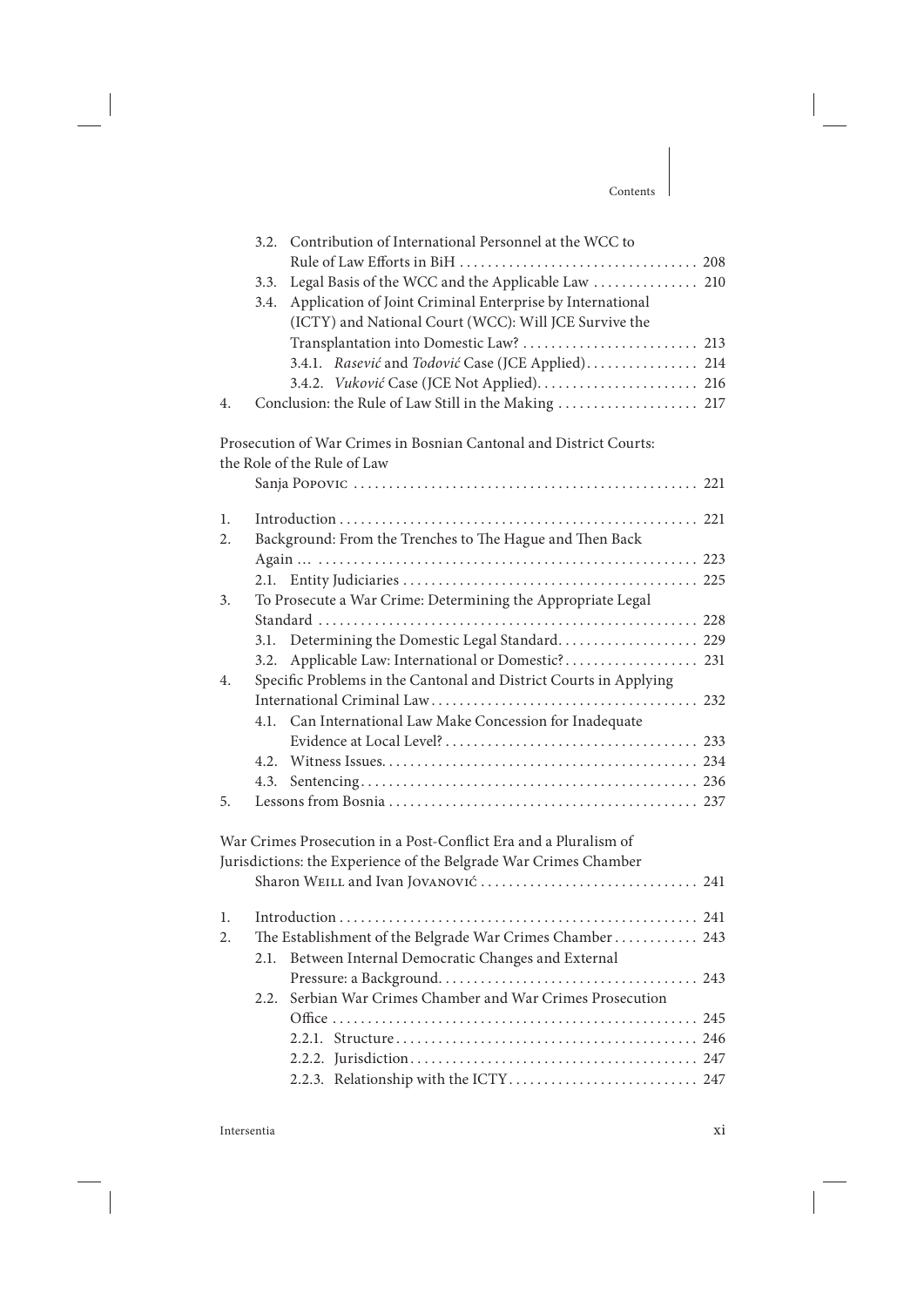|    |       | 2.3. Legal Framework for the War Crimes Trials 249                      |  |
|----|-------|-------------------------------------------------------------------------|--|
|    |       | 2.3.1. Relationship between International and Municipal Law 249         |  |
|    |       |                                                                         |  |
|    |       | 2.4. Strengthening the capacity of the War Crimes Chamber 252           |  |
| 3. |       | The First Years of the Belgrade War Crimes Chamber: an Assessment . 253 |  |
|    |       |                                                                         |  |
|    |       |                                                                         |  |
|    |       |                                                                         |  |
|    |       |                                                                         |  |
|    |       |                                                                         |  |
|    | 3.2.1 | Legal Framework for Application of International Law 264                |  |
|    |       | 3.2.2. The Ability of the WCC to Enforce International Law  264         |  |
|    |       | 3.2.3. The Willingness of the WCC to Apply International Law. 265       |  |
|    |       |                                                                         |  |

The Treatment of Occupation Legislation by Courts in Liberated

Territories

|                | Eyal BENVENISTI and Michal SALITERNIK 269                             |
|----------------|-----------------------------------------------------------------------|
| $\mathbf{1}$ . |                                                                       |
| 2.             |                                                                       |
|                | Bulgarian Occupation of Greece: The Komotini Case  271<br>2.1.        |
|                | German Occupation of Luxembourg: The Case of $G v H$ 274<br>2.2.      |
|                | 2.3. Allied Occupation of Italy: The Du Ban Case  275                 |
| 3.             | South African Rule in Namibia: The Cultura 2000 Case 276              |
| 4.             | Coalition Occupation of Iraq: The Trial of Saddam Hussein 278         |
| 5.             |                                                                       |
|                | 5.1. UN Transitional Administration in East Timor: The Dos            |
|                |                                                                       |
|                | 5.2. UN Interim Administration Mission in Kosovo: The                 |
|                |                                                                       |
| 6.             |                                                                       |
| 7.             |                                                                       |
|                |                                                                       |
|                | The Use and Abuse of International Law: Choice of Applicable Criminal |
|                | Law in Post-Conflict East Timor                                       |
|                |                                                                       |
|                |                                                                       |
| 1.             |                                                                       |
| 2.             |                                                                       |
| 3.             | The Role of International Law in Post-transition Determinations       |
|                |                                                                       |